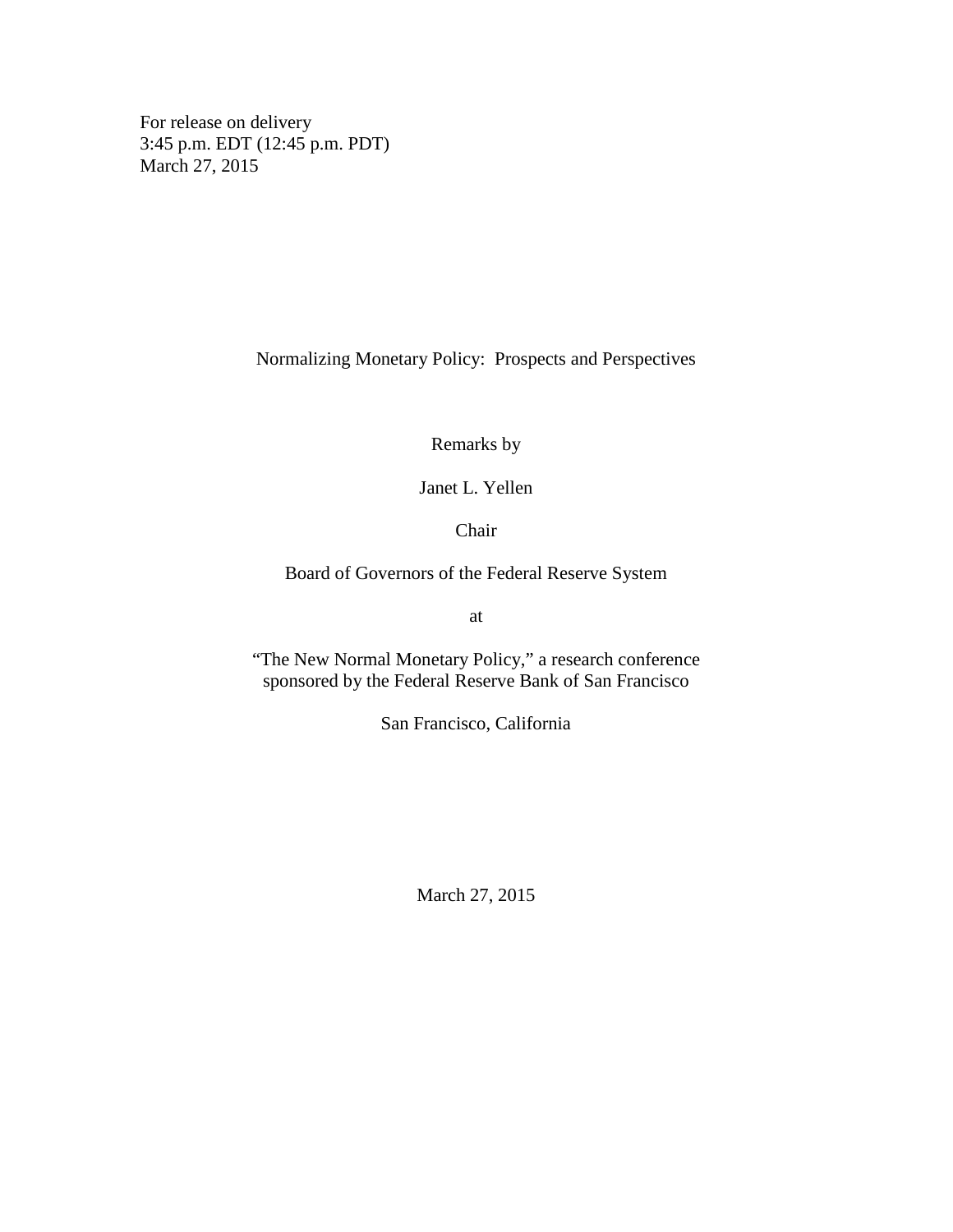I would like to thank President Williams for his kind introduction and the Federal Reserve Bank of San Francisco for inviting me to what promises to be a very stimulating and important conference.

As you know, last week the Federal Open Market Committee (FOMC) changed its forward guidance pertaining to the federal funds rate. With continued improvement in economic conditions, an increase in the target range for that rate may well be warranted later this year. Of course, the timing of the first increase in the federal funds rate and its subsequent path will be determined by the Committee in light of incoming data on labor market conditions, inflation, and other aspects of the current expansion.

In my remarks today I will discuss some factors that will likely guide our decisions as we adjust the stance of monetary policy over time. I will also discuss why most of my colleagues and I believe the return of the federal funds rate to a more normal level is likely to be gradual. In doing so, I will address three questions. First, why does the Committee judge that an increase in the federal funds rate target is likely to become appropriate later this year? Second, how are economic and financial considerations likely to shape the course of monetary policy over the next several years? And, finally, are there special risks and other considerations that policymakers should take into account in the current environment?

## **Current Economic Conditions and the Outlook**

Before turning to these questions, however, let me first review where the economy is now and where it's likely headed--a necessary backdrop for understanding why, after more than six years of maintaining a near-zero federal funds rate and accumulating a large portfolio of longer-term securities, the Committee is now giving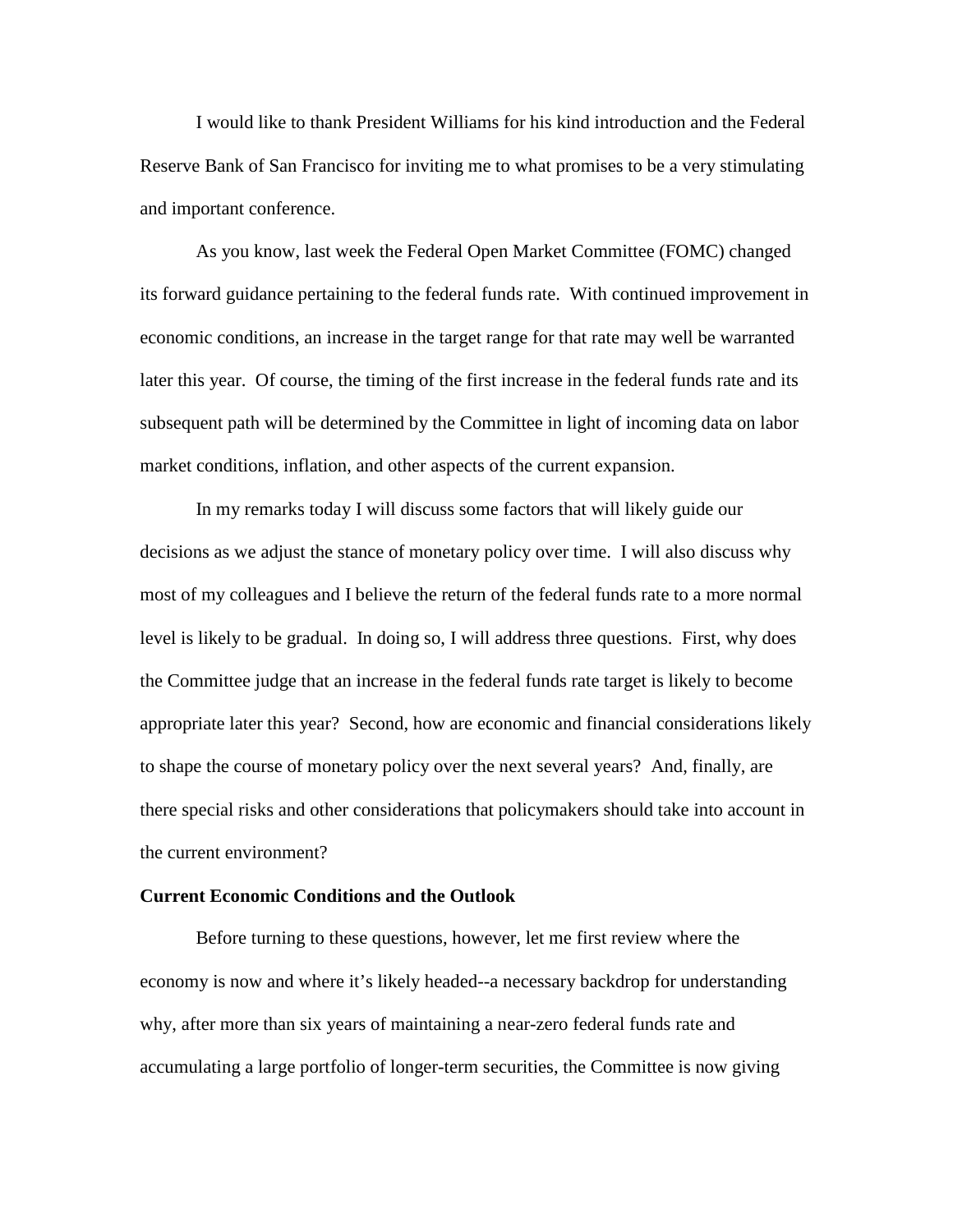serious consideration to beginning to reduce later this year some of the extraordinary monetary policy accommodation currently in place.

Although the recovery of the labor market from the deep recession following the financial crisis was frustratingly slow for quite a long time, progress has been more rapid of late. The unemployment rate has fallen markedly over the past few years and now stands at 5.5 percent, down from 10 percent at its peak. Payroll gains have averaged 275,000 per month over the past year, well above the pace needed to sustain further declines in the unemployment rate. Of course, we still have some way to go to reach our maximum employment goal. The unemployment rate has not yet declined to the 5.0 to 5.2 percent range that most FOMC participants now consider to be normal in the longer run. Involuntary part-time employment remains high by historical standards. Labor force participation is still somewhat lower than I would expect after accounting for demographic trends.<sup>[1](#page-2-0)</sup> And wage growth continues to be quite subdued. But I think we can all agree that the recovery in the labor market has been substantial.

I am cautiously optimistic that, in the context of moderate growth in aggregate output and spending, labor market conditions are likely to improve further in coming months. In particular, and despite the somewhat disappointing tone of the recent retail

 $\overline{a}$ 

<span id="page-2-0"></span><sup>1</sup> For a discussion of the influence of demographics and other factors on the labor force participation rate in recent years, see Stephanie Aaronson, Tomaz Cajner, Bruce Fallick, Felix Galbis-Reig, Christopher Smith, and William Wascher (2014), "Labor Force Participation: Recent Developments and Future Prospects," Brookings Papers on Economic Activity (Washington: Brookings Institution, Fall), [www.brookings.edu/about/projects/bpea/papers/2014/labor-force-participation-recent-developments-and](http://www.brookings.edu/about/projects/bpea/papers/2014/labor-force-participation-recent-developments-and-future-prospects)[future-prospects.](http://www.brookings.edu/about/projects/bpea/papers/2014/labor-force-participation-recent-developments-and-future-prospects) In addition, for evidence that the labor force participation rate is currently unusually low from a cyclical perspective, see Robert E. Hall (2014), "Quantifying the Lasting Harm to the U.S. Economy from the Financial Crisis," in Jonathan Parker and Michael Woodford, eds., *NBER Macroeconomics Annual 2014,* vol. 29 (Chicago: University of Chicago Press); and Council of Economic Advisers (2014), "The Labor Force Participation Rate since 2007: Causes and Policy Implications" (Washington: CEA, July), [www.whitehouse.gov/sites/default/files/docs/labor\\_force\\_participation\\_report.pdf.](http://www.whitehouse.gov/sites/default/files/docs/labor_force_participation_report.pdf)

 $-2-$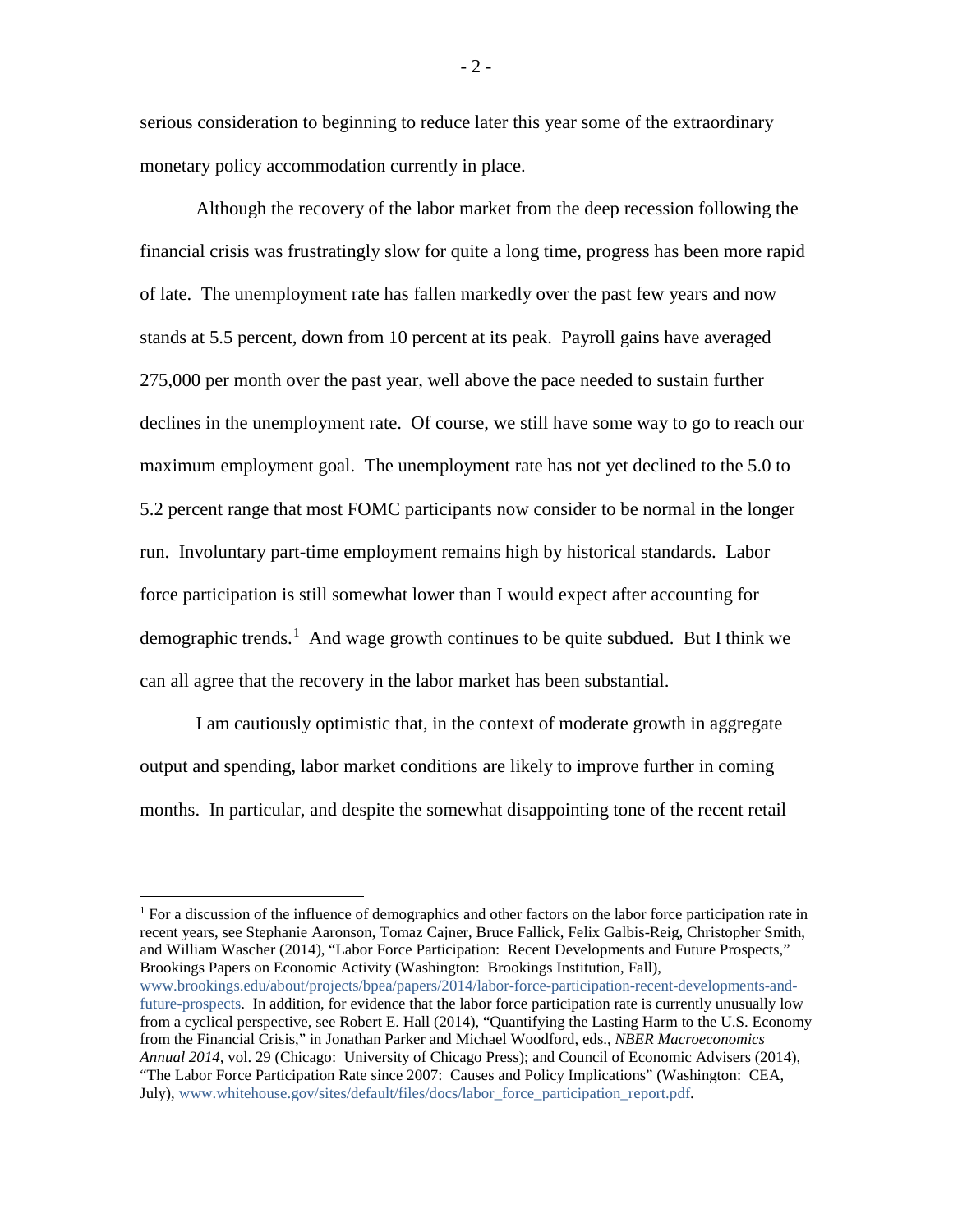sales data, I think consumer spending is likely to expand at a good clip this year given such robust fundamentals as strong employment gains, boosts to real incomes from lower energy prices, continued increases in household wealth, and a relatively high level of consumer confidence. Of course, not all sectors of the economy are doing as well: dollar appreciation appears to be restraining net exports, low oil prices are prompting a cutback in drilling activity, and the recovery in residential construction remains subdued. But overall, I anticipate that real gross domestic product is likely to expand somewhat faster than its potential in coming quarters, thereby promoting further gains in employment and declines in the unemployment rate.

In assessing the actual strength of the labor market and the broader economy, we must bear in mind that these very welcome improvements have been achieved in the context of extraordinary monetary accommodation. While the overall level of real activity now appears to be much closer to its potential than it was a year or two ago, the economy in an "underlying" sense remains quite weak by historical standards, for the simple reason that the increases in hiring and output that have been achieved thus far have required exceptionally low levels of short- and longer-term interest rates, reflecting a highly accommodative stance of monetary policy. Interest rates have been, and remain, very low, and if underlying conditions had truly returned to normal, the economy should be booming. As I will discuss shortly, this assessment concerning the underlying strength of real activity has important policy implications.

While there has been considerable progress on the maximum employment leg of our dual mandate, progress on the price stability leg has been notably absent. Inflation as measured by the price index for personal consumption expenditures has been running

- 3 -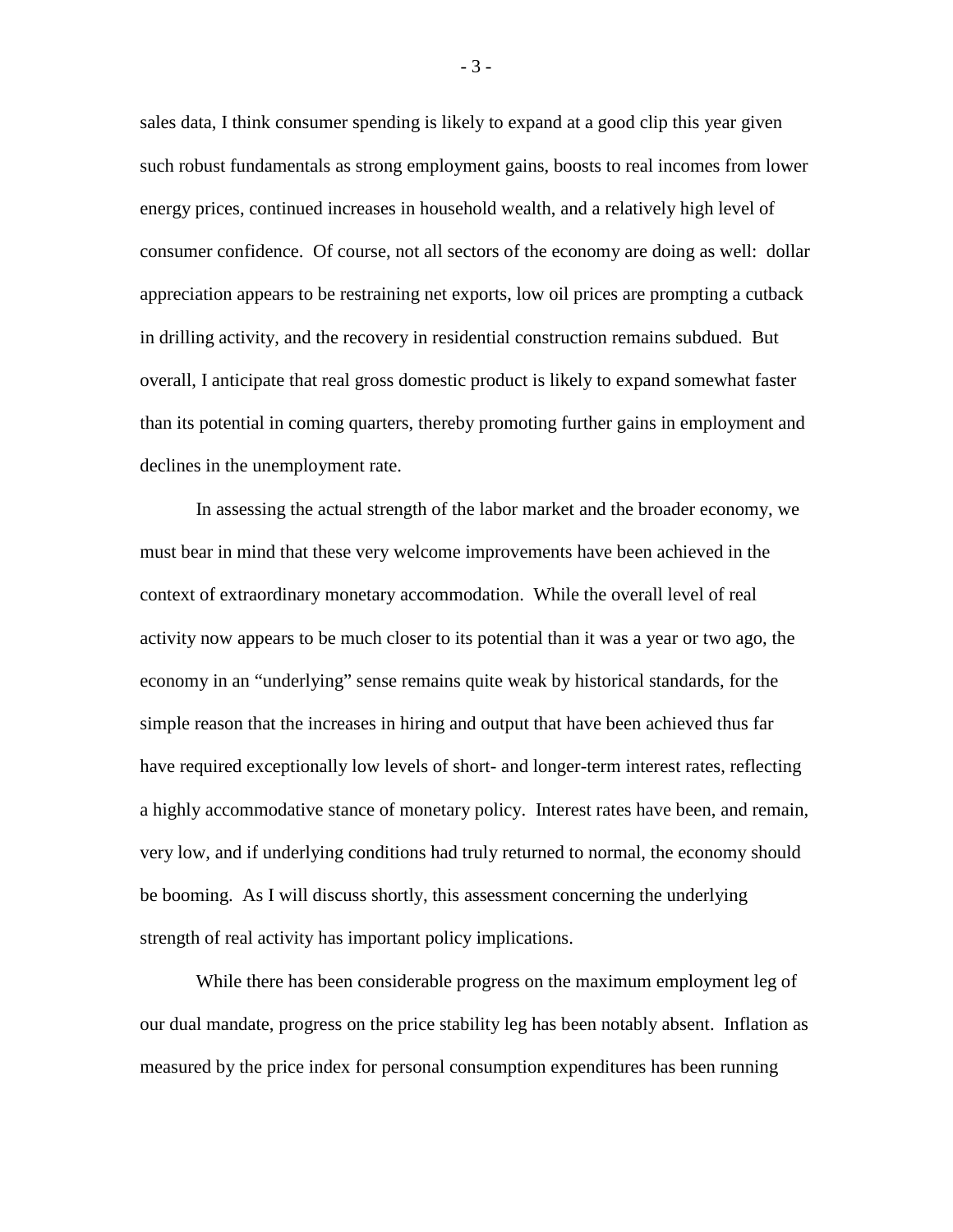below the FOMC's longer-run goal of 2 percent for a number of years, and on a 12-month basis is currently 1/4 percent. Some of the weakness in inflation likely reflects continuing slack in labor and product markets. However, much of this weakness stems from the sharp decline in the price of oil and other one-time factors that, in the FOMC's judgment, are likely to have only a transitory negative effect on inflation, provided that inflation expectations remain well anchored.

In this regard, I take comfort from the continued stability of survey measures of longer-run inflation expectations. And although market-based measures of inflation compensation have declined appreciably since last summer and bear close watching, I suspect that these declines are primarily driven by changes in risk premiums and market factors that I expect to prove transitory. On balance, I therefore think it is appropriate for monetary policy to remain accommodative for some time, fostering an environment of tightening labor and product markets that, together with stable inflation expectations, will help move inflation up to 2 percent over the medium term.

## **Why Might an Increase in the Federal Funds Rate Be Warranted Later This Year?**

The Committee's decision about when to begin reducing accommodation will depend importantly on how economic conditions actually evolve over time. Like most of my FOMC colleagues, I believe that the appropriate time has not yet arrived, but I expect that conditions may warrant an increase in the federal funds rate target sometime this year. So let me spell out the reasoning that underpins this view.

I would first note that the current stance of monetary policy is clearly providing considerable economic stimulus. The near-zero setting for the federal funds rate has facilitated a sizable reduction in labor market slack over the past two years and appears to

- 4 -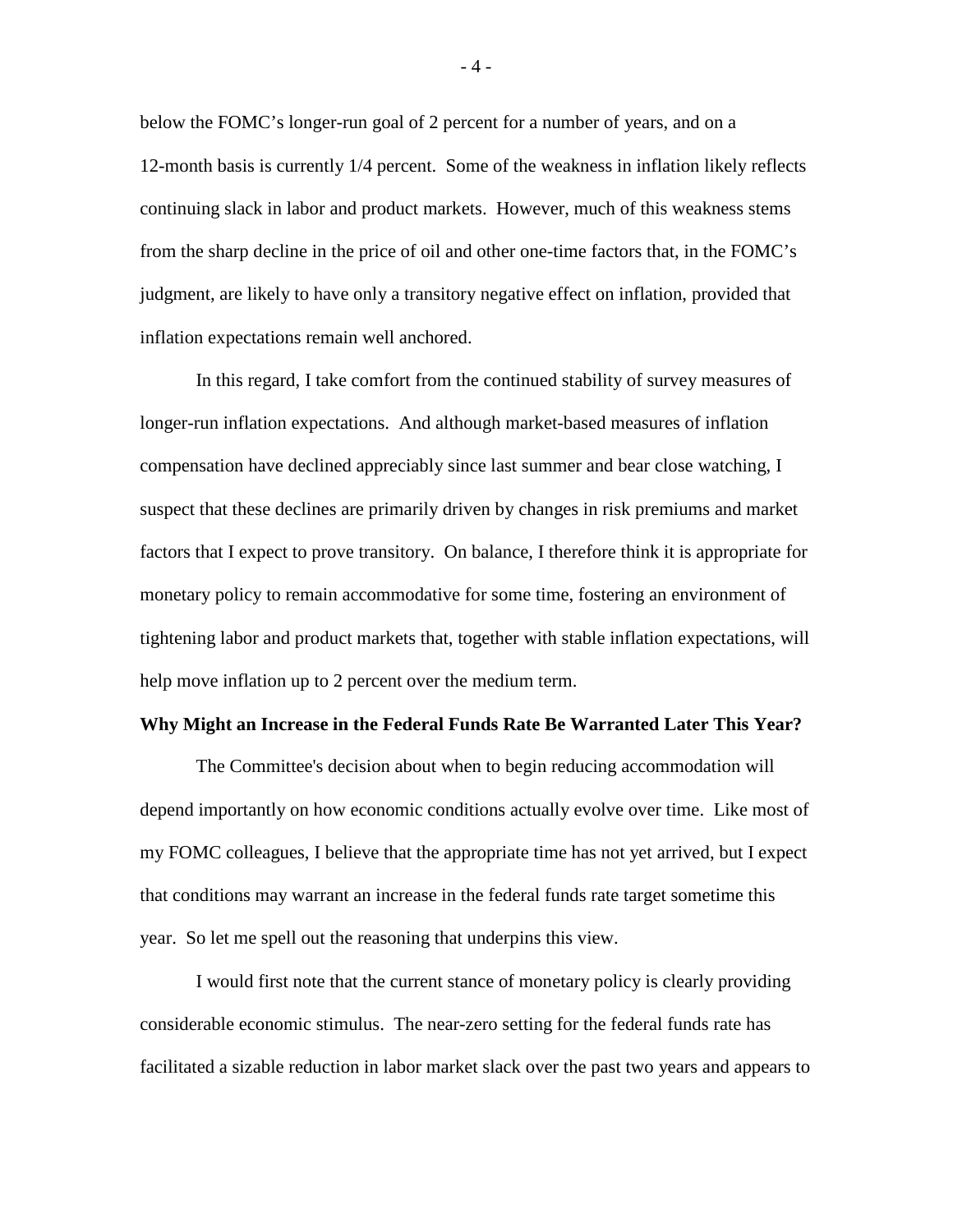be consistent with further substantial gains. A modest increase in the federal funds rate would be highly unlikely to halt this progress, although such an increase might slow its pace somewhat.

Second, we need to keep in mind the well-established fact that the full effects of monetary policy are felt only after long lags. This means that policymakers cannot wait until they have achieved their objectives to begin adjusting policy. I would not consider it prudent to postpone the onset of normalization until we have reached, or are on the verge of reaching, our inflation objective. Doing so would create too great a risk of significantly overshooting *both* our objectives of maximum sustainable employment and 2 percent inflation, potentially undermining economic growth and employment if the FOMC is subsequently forced to tighten policy markedly or abruptly. In addition, holding rates too low for too long could encourage inappropriate risk-taking by investors, potentially undermining the stability of financial markets. That said, we must be reasonably confident at the time of the first rate increase that inflation will move up over time to our 2 percent objective, and that such an action will not impede continued solid growth in employment and output.

An important factor working to increase my confidence in the inflation outlook will be continued improvement in the labor market. A substantial body of theory, informed by considerable historical evidence, suggests that inflation will eventually begin to rise as resource utilization continues to tighten.<sup>[2](#page-5-0)</sup> It is largely for this reason that a

 $\overline{a}$ 

[www.dallasfed.org/assets/documents/research/papers/2014/wp1409.pdf;](http://www.dallasfed.org/assets/documents/research/papers/2014/wp1409.pdf) and Daniel Aaronson and Andrew Jordan (2014), "Understanding the Relationship between Real Wage Growth and Labor Market Conditions," Chicago Fed Letter No. 327 (Chicago: Federal Reserve Bank of Chicago, October), [www.chicagofed.org/publications/chicago-fed-letter/2014/october-327.](http://www.chicagofed.org/publications/chicago-fed-letter/2014/october-327) The price Phillips curve is

- 5 -

<span id="page-5-0"></span><sup>&</sup>lt;sup>2</sup> For recent evidence on the relationship between labor market slack and wages, see Anil Kumar and Pia Orrenius (2014), "A Closer Look at the Phillips Curve Using State Level Data," Working Papers 1409 (Dallas: Federal Reserve Bank of Dallas),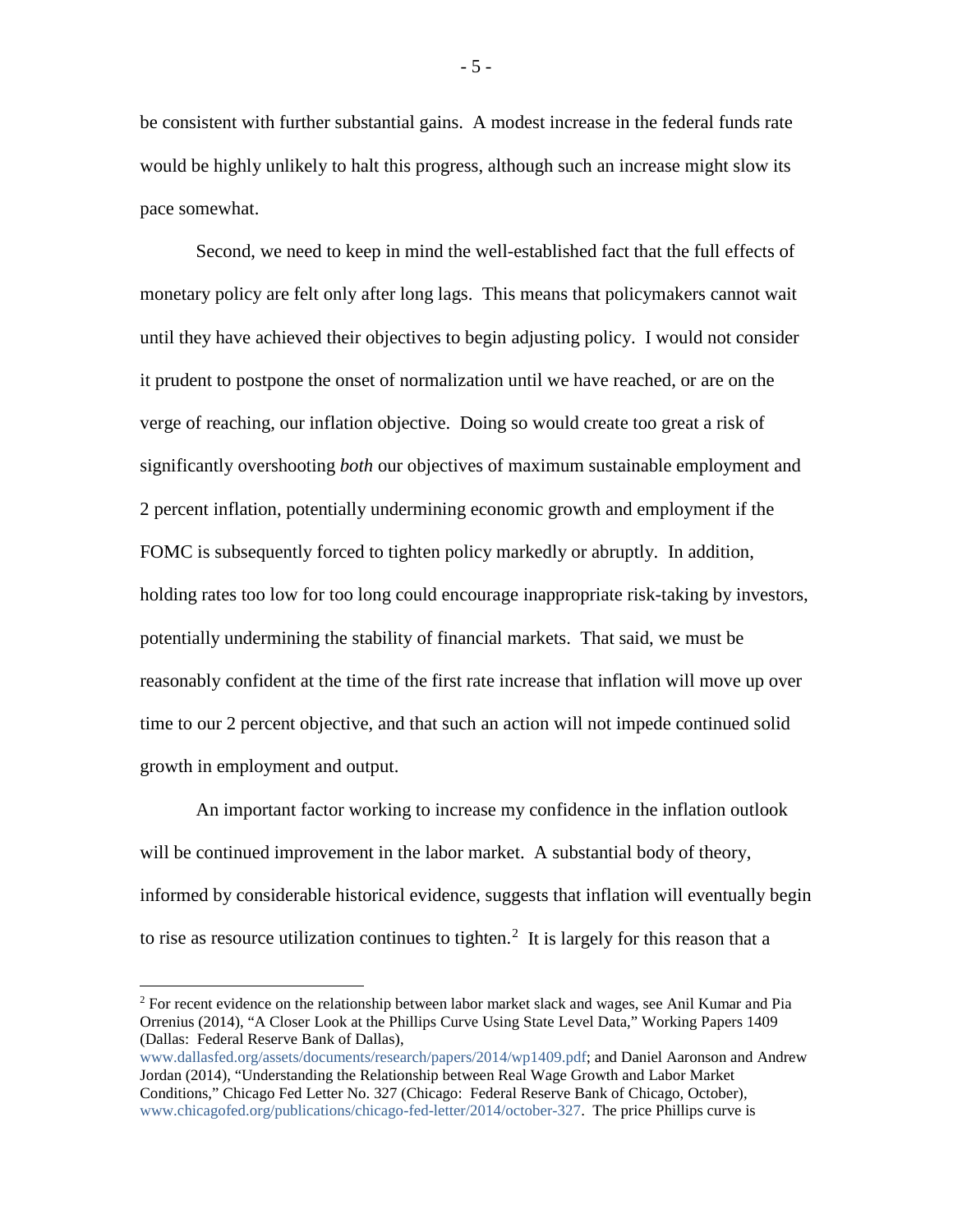significant pickup in incoming readings on core inflation will *not* be a precondition for me to judge that an initial increase in the federal funds rate would be warranted. With respect to wages, I anticipate that real wage gains for American workers are likely to pick up to a rate more in line with trend labor productivity growth as employment settles in at its maximum sustainable level. We could see nominal wage growth eventually running notably higher than the current roughly 2 percent pace. But the outlook for wages is highly uncertain even if price inflation does move back to 2 percent and labor market conditions continue to improve as projected. For example, we cannot be sure about the future pace of productivity growth; nor can we be sure about other factors, such as global competition, the nature of technological change, and trends in unionization, that may also influence the pace of real wage growth over time. These factors, which are outside of the Federal Reserve's control, likely explain why real wages have failed to keep pace with productivity growth for at least the past 15 years. For such reasons, we can never be sure what growth rate of nominal wages is consistent with stable consumer price inflation, and this uncertainty limits the usefulness of wage trends as an indicator of the Fed's progress in achieving its inflation objective.

I have argued that a pickup in neither wage nor price inflation is indispensable for me to achieve reasonable confidence that inflation will move back to 2 percent over time. That said, I would be uncomfortable raising the federal funds rate if readings on wage

discussed extensively in the literature; for instance, see Robert J. Gordon (2013), "The Phillips Curve Is Alive and Well: Inflation and the NAIRU during the Slow Recovery," NBER Working Paper Series 19390 (Cambridge, Mass.: National Bureau of Economic Research, August). In addition, the apparent lack of disinflationary pressure seen during the recent recession is not necessarily a puzzle for the New Keynesian Phillips curve, as shown in Marco Del Negro, Marc P. Giannoni, and Frank Schorfheide (2015), "Inflation in the Great Recession and New Keynesian Models," *American Economic Journal: Macroeconomics*, vol. 7 (January), pp. 168-96.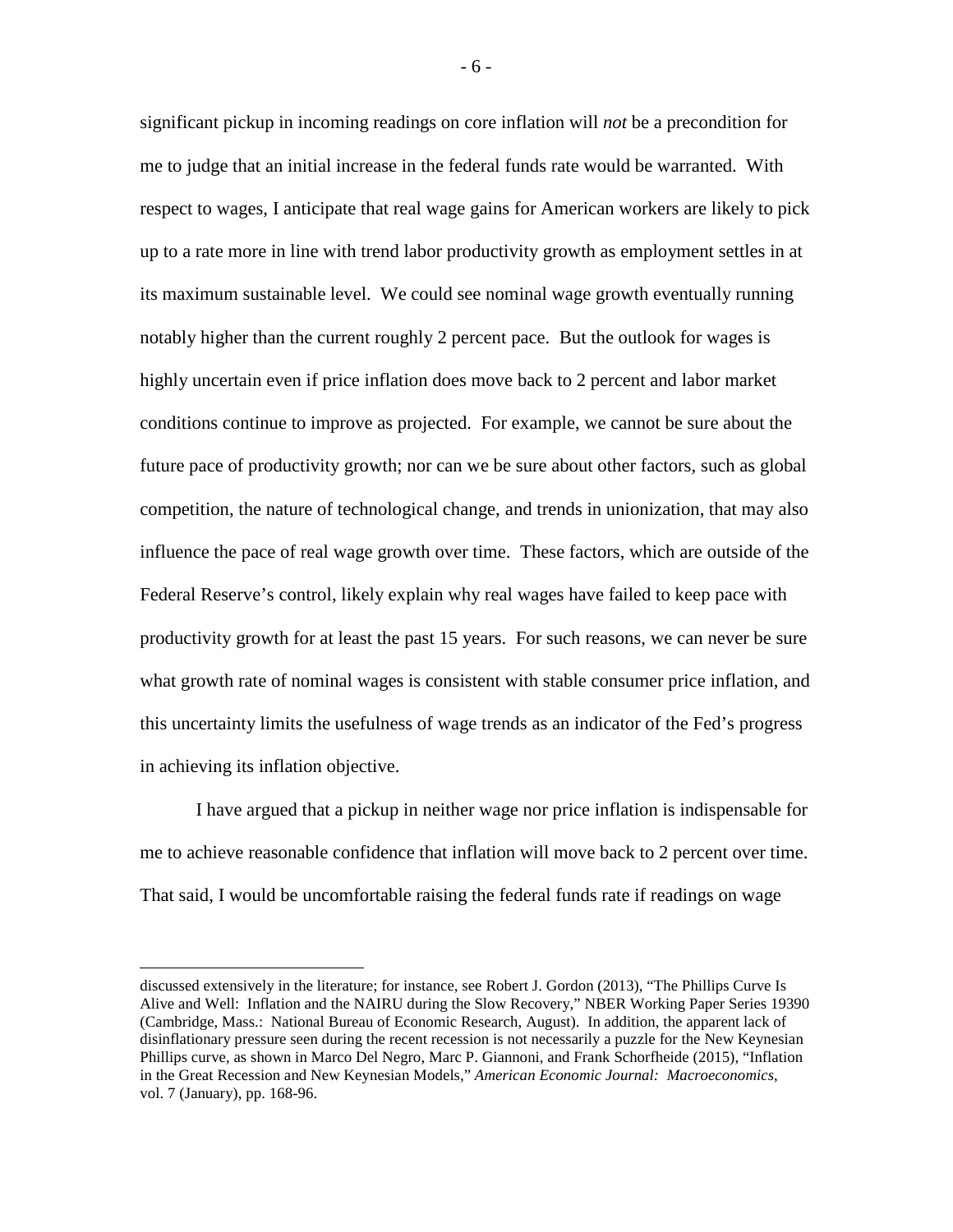growth, core consumer prices, and other indicators of underlying inflation pressures were to weaken, if market-based measures of inflation compensation were to fall appreciably further, or if survey-based measures were to begin to decline noticeably.

Under normal circumstances, simple monetary policy rules, such as the one proposed by John Taylor, could help us decide when to raise the federal funds rate.<sup>[3](#page-7-0)</sup> Even with core inflation running below the Committee's 2 percent objective, Taylor's rule now calls for the federal funds rate to be well above zero if the unemployment rate is currently judged to be close to its normal longer-run level and the "normal" level of the real federal funds rate is currently close to its historical average. But the prescription offered by the Taylor rule changes significantly if one instead assumes, as I do, that appreciable slack still remains in the labor market, and that the economy's equilibrium real federal funds rate--that is, the real rate consistent with the economy achieving maximum employment and price stability over the medium term--is currently quite low by historical standards.<sup>[4](#page-7-1)</sup> Under assumptions that I consider more realistic under present circumstances, the same rules call for the federal funds rate to be close to zero.[5](#page-7-2)

<span id="page-7-0"></span> $3$  For the original exposition of the Taylor rule, see John B. Taylor (1993), "Discretion Versus Policy Rules in Practice," *Carnegie-Rochester Conference Series on Public Policy,* vol. 39, pp. 195-214. For a discussion of policy rules in general, see John B. Taylor and John C. Williams (2010), "Simple and Robust Rules for Monetary Policy," in Benjamin M. Friedman and Michael Woodford, eds., *Handbook of* 

<span id="page-7-2"></span><span id="page-7-1"></span>*Monetary Economics*, vol. 3B (San Diego: Elsevier), pp. 829-59.<br><sup>4</sup> The equilibrium real rate is typically viewed as the level of the short-term interest rate, less inflation, estimated to be consistent with maximum employment and stable inflation in the long run, assuming no future disturbances to the economy. Accordingly, the equilibrium real rate is usually thought of as independent of the cyclical disturbances that routinely buffet the economy, on the assumption that the influences of such disturbances on real activity and inflation fade away after a few years. In the aftermath of the financial crisis, however, the U.S. economy has been subject to various adjustment processes that are unusually drawn out by historical standards, such as the ongoing repair of household balance sheets and other persistent headwinds. These atypical processes imply that, in determining the appropriate stance of monetary policy over time, policymakers in the current environment need to take account of slow-moving influences on both aggregate demand and supply that were not important factors during previous tightening episodes. For this reason, it is useful to think of the equilibrium real rate in present circumstances as not only time-varying but also having a predictable element that evolves over the medium term. <sup>5</sup> For example, the Taylor rule is  $R_t = RR^* + \pi_t + 0.5(\pi_t - 2) + 0.5Y_t$ , where *R* denotes the federal funds rate,  $RR^*$  is the estimated value of the equilibrium real rate,  $\pi$  is the current inflation rate (usually measured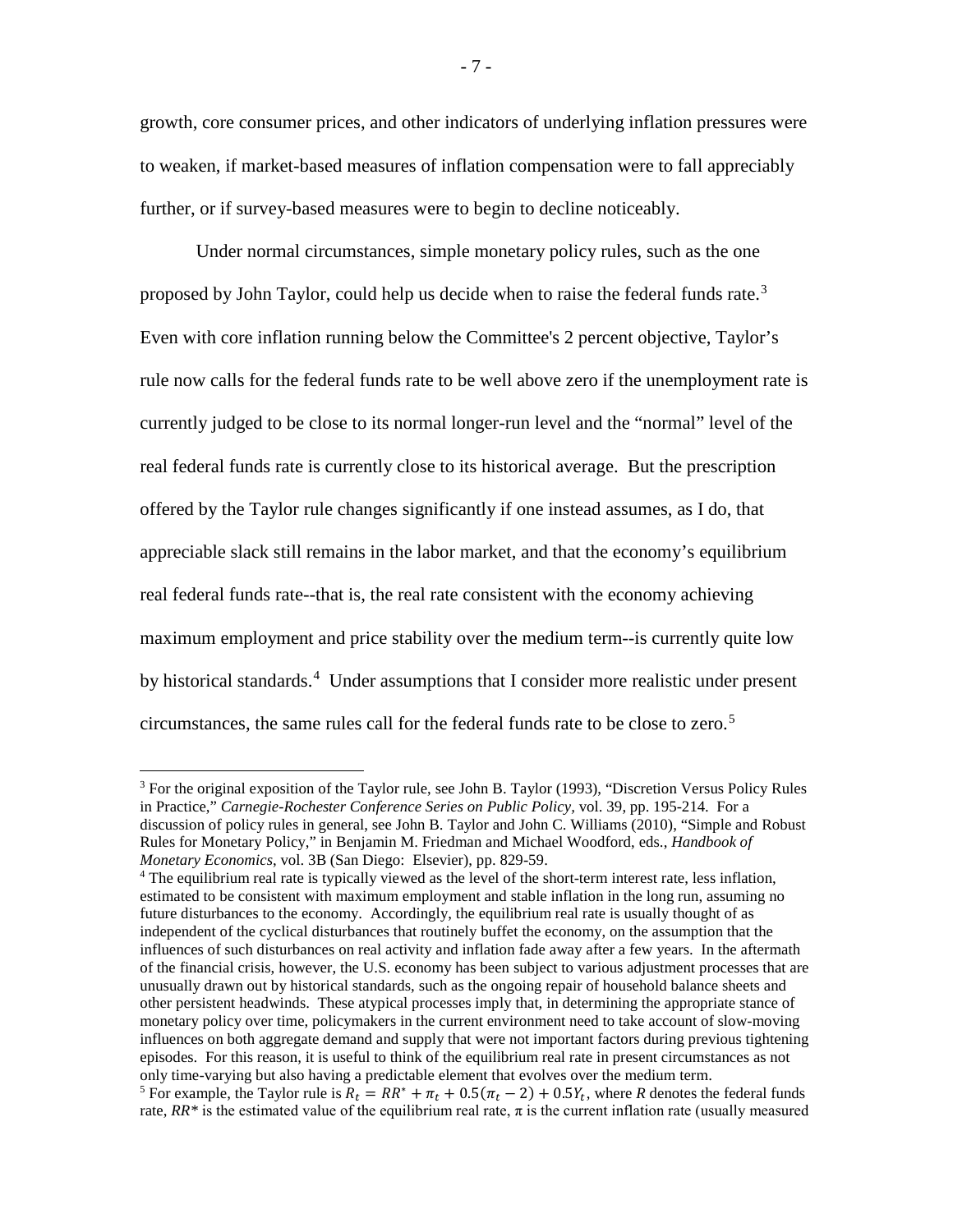Moreover, I would assert that simple rules are, well, too simple, and ignore important complexities of the current situation, about which I will have more to say shortly.

 The FOMC will, of course, carefully deliberate about when to begin the process of removing policy accommodation. But the significance of this decision should not be overemphasized, because what matters for financial conditions and the broader economy is the entire expected path of short-term interest rates and not the precise timing of the first rate increase. The spending and investment decisions the FOMC seeks to influence depend primarily on expectations of policy well into the future, as embedded in longerterm interest rates and other asset prices. More important than the timing of the Committee's initial policy move will be the strategy the Committee deploys in adjusting the federal funds rate over time, in response to economic developments, to achieve its dual mandate. Market participants' perceptions of that reaction function and the implications for the likely longer-run trajectory of short-term interest rates will influence the borrowing costs faced by households and businesses, including the rates on corporate bonds, auto loans, and home mortgages.

## **How Are Economic and Financial Considerations Likely to Shape the Course of Monetary Policy over the Next Several Years?**

Let me therefore turn to the second question I posed earlier: How are economic and financial considerations likely to shape the course of monetary policy over the next

 $\overline{a}$ 

- 8 -

using a core consumer price index), and *Y* is the output gap. The latter can be approximated using Okun's law,  $Y_t = -2(U_t - U^*)$ , where U is the unemployment rate and  $U^*$  is the natural rate of unemployment. If *RR\** is assumed to equal 2 percent (roughly the average historical value of the real federal funds rate) and *U\** is assumed to equal 5-1/2 percent, then the Taylor rule would call for the nominal funds rate to be set a bit below 3 percent currently, given that core PCE inflation is now running close to 1-1/4 percent and the unemployment rate is 5.5 percent. But if  $RR*$  is instead assumed to equal 0 percent currently (as some statistical models suggest) and  $U^*$  is assumed to equal 5 percent (an estimate in line with many FOMC participants' SEP projections), then the rule's current prescription is less than 1/2 percent.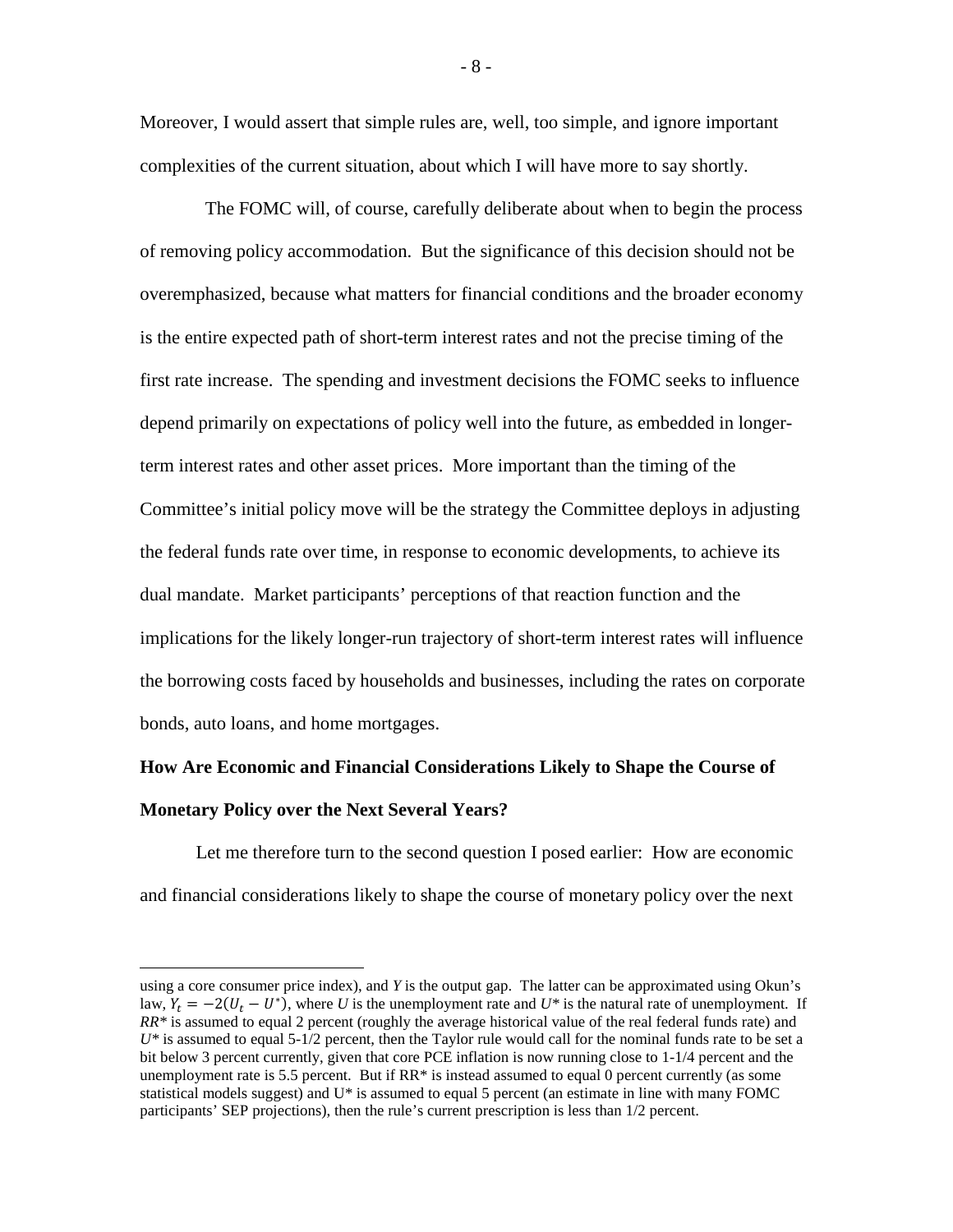few years? Let me first be clear that the FOMC does not intend to embark on any predetermined course of tightening following an initial decision to raise the funds rate target range--one that, for example, would involve similarly sized rate increases at every meeting or on some other schedule. Rather, the actual path of policy will evolve as economic conditions evolve, and policy tightening could speed up, slow down, pause, or even reverse course depending on actual and expected developments in real activity and inflation. Reflecting such data dependence, as well as some historically unusual policy considerations that I will discuss shortly, the average pace of tightening observed during previous recoveries could well provide a highly misleading guide to the actual course of monetary policy over the next few years. Our goal in adjusting the federal funds rate over time will be to achieve and sustain economic conditions close to maximum employment with inflation averaging around 2 percent, responding, as best we can, to the inevitable twists and turns of the economy.

Keeping in mind the all-important proviso that policy is never predetermined but is always data dependent, what can we say about the appropriate path of policy, assuming the most likely outcomes for real activity, inflation, and related factors? The answer is that it depends, of course, on one's outlook for the economy. Today I will focus on the modal outlook presented by FOMC participants' submissions to the March Summary of Economic Projections (SEP), which assumes that no further unanticipated disturbances buffet the economy. As I noted at my press conference after last week's FOMC meeting, participants generally project that the unemployment rate will continue to fall through late 2017 to levels at or somewhat below estimates of its longer-run sustainable level, accompanied by growth in real gross domestic product that runs somewhat above its

- 9 -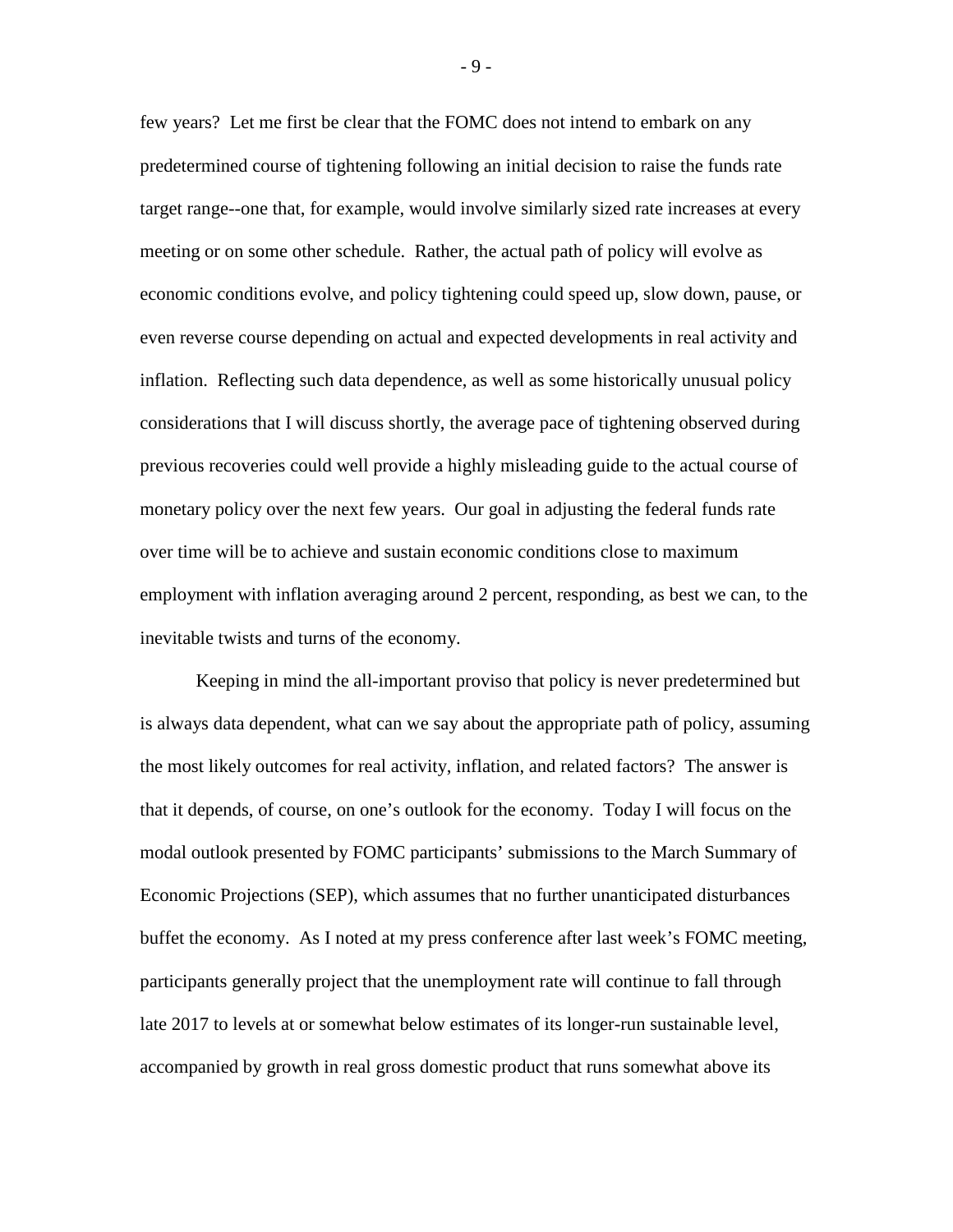estimated longer-run trend with inflation moving up to around 2 percent. This solid economic performance is projected to be consistent with a gradual normalization of monetary policy: The median funds rate projection in the March SEP increases a percentage point per year on average through the end of 2017.

The projected combination of a gradual rise in the nominal federal funds rate coupled with further progress on both legs of the dual mandate is consistent with an implicit assessment by the Committee that the equilibrium real federal funds rate--one measure of the economy's underlying strength--is rising only slowly over time. In the wake of the financial crisis, the equilibrium real rate apparently fell well below zero because of numerous persistent headwinds. These headwinds include tighter underwriting standards and restricted access to some forms of credit; the need for households to reduce their debt burdens; contractionary fiscal policy at all levels of government after the initial effects of the fiscal stimulus package had passed; and elevated uncertainty about the economic outlook that made firms hesitant to invest and hire, and households reluctant to buy houses, cars, and other discretionary goods.

Fortunately, the overall force of these headwinds appears to have diminished considerably over the past year or so, allowing employment to accelerate appreciably even as the level of the federal funds rate and the volume of our asset holdings remained nearly unchanged.<sup>[6](#page-10-0)</sup> Stated differently, the economy's underlying strength has been

<span id="page-10-0"></span><sup>&</sup>lt;sup>6</sup> Although the FOMC suspended its asset purchase program last October, the stimulus provided by this type of unconventional monetary policy action depends primarily on the stock of longer-term assets held by the Federal Reserve, not the flow of securities bought. Because the FOMC has held the size of the Federal Reserve's balance sheet constant since October while continuing to keep the federal funds rate near zero, the overall stance of monetary policy is thus little changed over this period. However, the downward pressure on long-term interest rates from the Federal Reserve's asset holdings should decline over time, particularly after the FOMC suspends its current reinvestment policy, because the average duration of the assets held in the portfolio will be steadily falling and because the relative size of the portfolio to the stock of publicly held debt will be shrinking.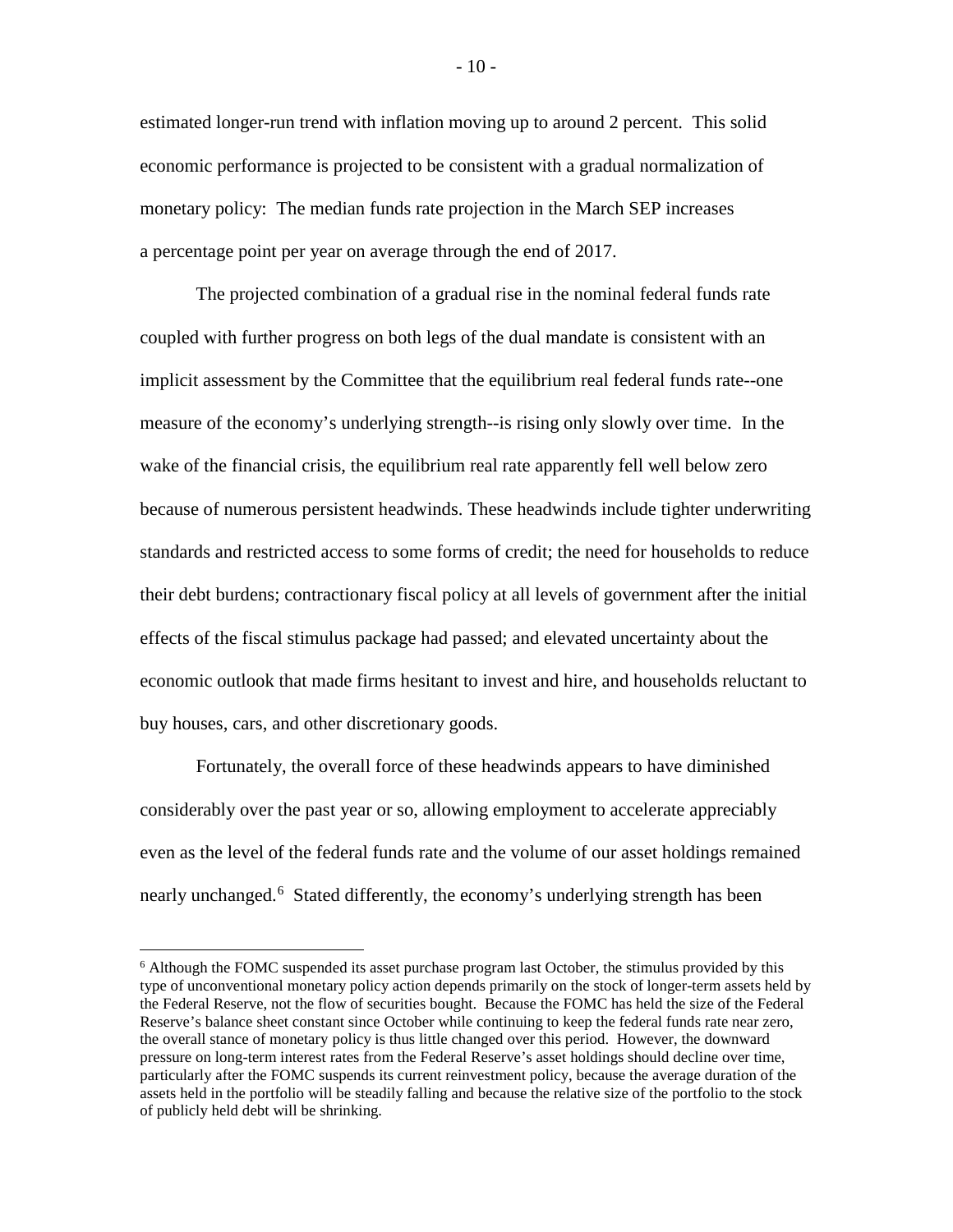gradually improving, and the equilibrium real federal funds rate has been gradually rising. Although the recent appreciation of the dollar is likely to weigh on U.S. exports over time, I nonetheless anticipate further diminution of the headwinds just noted over the next couple of years, and as the equilibrium real funds rate continues to rise, it will accordingly be appropriate to raise the actual level of the real federal funds rate in tandem, all else being equal.<sup>[7](#page-11-0)</sup> At present, the equilibrium real federal funds rate, which by some estimates is currently close to zero, appears to be well below the longer-run normal levels assessed by the FOMC. The median SEP estimate of this longer-run normal rate--that is, the long-run projection of the nominal funds rate less 2 percent inflation--stood at 1-3/4 percent in the FOMC's recent projections.<sup>[8](#page-11-1)</sup> Provided that inflation shows clear signs over time of moving up toward 2 percent in the context of continuing progress toward maximum employment, I therefore expect that a further tightening in monetary policy after the first increase in the federal funds rate will be warranted. Should incoming data, however, fail to support this forecast, then the actual path of policy will need to be adjusted appropriately.

<span id="page-11-0"></span> $<sup>7</sup>$  If resource utilization was at a normal level and inflation was equal to 2 percent, policymakers would</sup> presumably opt to set the real federal funds rate equal to the equilibrium real rate in order to maintain those conditions. Accordingly, if the equilibrium rate is rising over time, the "neutral" setting of monetary policy should be rising in tandem.

<span id="page-11-1"></span><sup>&</sup>lt;sup>8</sup> For example, the estimate of the equilibrium real rate from the Laubach-Williams model for 2014:Q4 is negative 0.16. For information on the model, see Thomas Laubach and John C. Williams (2003), "Measuring the Natural Rate of Interest," *Review of Economics and Statistics,* vol. 85 (November),

pp. 1063-70; updated estimates of the baseline model are available on the Federal Reserve Bank of San Francisco website at [www.frbsf.org/economic-research/economists/john-](http://www.frbsf.org/economic-research/economists/john-williams/Laubach_Williams_updated_estimates.xlsx)

[williams/Laubach\\_Williams\\_updated\\_estimates.xlsx.](http://www.frbsf.org/economic-research/economists/john-williams/Laubach_Williams_updated_estimates.xlsx) Another recent study, however, concludes that the equilibrium real rate is probably in the range of 1 to 2 percent while also emphasizing that estimates in this area are quite imprecise; see James D. Hamilton, Ethan S. Harris, Jan Hatzius, and Kenneth D. West (2015), "The Equilibrium Real Funds Rate: Past, Present, and Future," working paper (San Diego: University of California at San Diego, March)[, http://econweb.ucsd.edu/~jhamilto/USMPF\\_2015.pdf.](http://econweb.ucsd.edu/%7Ejhamilto/USMPF_2015.pdf) Note that the concept of the equilibrium real rate used in the latter study is explicitly long-run in nature and so excludes the effects of forces that have persistently restrained the pace of the current expansion but are expected to eventually fade away, such as household balance sheet repair; for this reason, the paper's estimate is higher than the medium-run concept of the equilibrium real rate discussed in the speech.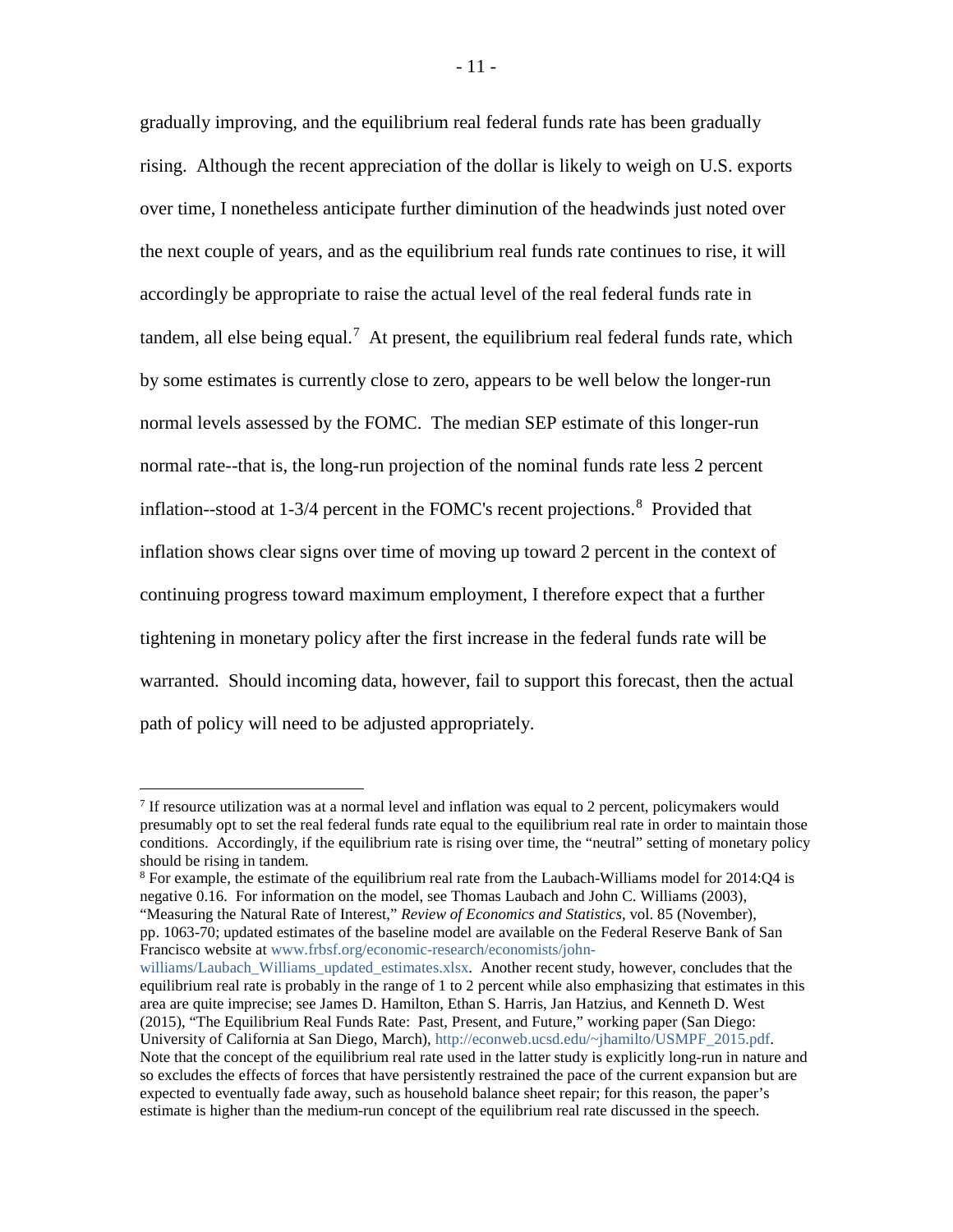**Are There Special Risks and Other Considerations That Policymakers Should Take into Account in the Current Environment?**

As I noted, my FOMC colleagues and I generally anticipate that a rather gradual rise in the federal funds rate will be appropriate over the next few years, conditional on our baseline forecasts for real activity, inflation, and other aspects of the economy's performance. So far in my remarks, I have emphasized one key rationale for such a judgment--namely, that the equilibrium real federal funds rate is at present well below its historical average and is anticipated to rise only gradually over time as the various headwinds that have restrained the economic recovery continue to abate. If incoming data support such a forecast, the federal funds rate should be normalized, but at a gradual pace.

Several additional factors reinforce this conclusion, and that brings me to my third question: Are there special risks and other considerations that policymakers should take into account in the current environment? Keeping in mind that the actual course of monetary policy in the future will primarily depend on events as they unfold, I see three additional considerations that are relevant.<sup>[9](#page-12-0)</sup>

The first, which is closely related to my expectation that the headwinds holding back growth are likely to continue to abate gradually, pertains to the risk that the equilibrium real federal funds rate may not, in fact, recover as much or as quickly as I

<span id="page-12-0"></span><sup>&</sup>lt;sup>9</sup> In principle, the three considerations--uncertainty about the value of the equilibrium real federal funds rate, the asymmetric risks associated with the zero lower bound on nominal interest rates, and the potential benefits of allowing the unemployment rate to temporarily undershoot its sustainable longer-run rate- should influence both the timing of the onset of policy normalization and the subsequent pace at which that normalization proceeds. And in fact, I view all three considerations as helping to explain why the FOMC has held the federal funds rate near zero for so long. I also view such considerations as consistent with a likely increase in the target federal funds rate later this year, because such an increase would be part of a broader strategy for only gradually reducing accommodation over time (subject, of course, to adjustments in response to incoming information on real activity, inflation, and other factors).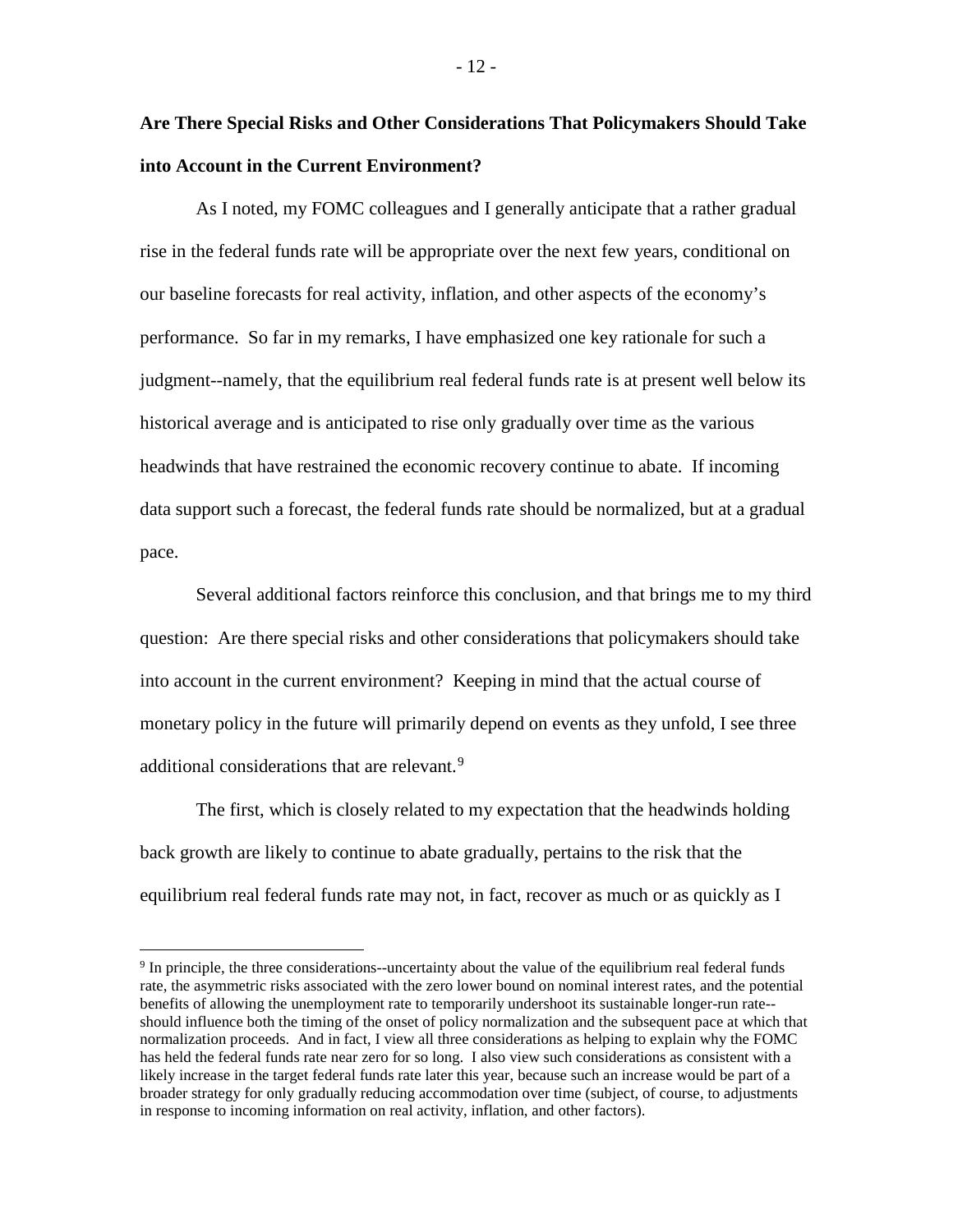anticipate. Substantial uncertainty surrounds all estimates of the equilibrium real interest rate, and, as I will discuss momentarily, market participants appear to be fairly pessimistic about the odds that it will rise significantly over time. Moreover, some recent studies have raised the prospect that the economies of the United States and other countries will grow more slowly in the future as a result of both demographic factors and a slower pace of productivity gains from technological advances. At an extreme, such developments could even amount to a type of "secular stagnation," in which monetary policy would need to keep real interest rates persistently quite low relative to historical norms to promote full employment and price stability, absent a highly expansive fiscal policy.[10](#page-13-0) 

Such a risk has important implications for monetary policy in the near term, when the ability of the economy to adjust to significant rate increases will be especially uncertain. The experience of Japan over the past 20 years, and Sweden more recently, demonstrates that a tightening of policy when the equilibrium real rate remains low can result in appreciable economic costs, delaying the attainment of a central bank's price stability objective. International experience therefore counsels caution in removing accommodation until the Committee is more confident that aggregate demand will

<span id="page-13-0"></span> $10$  The concept of "secular stagnation" was first coined back in the late 1930s; see Alvin H. Hansen (1938), "The Consequences of Reducing Expenditures," *Proceedings of the Academy of Political Science*, vol. 17 (January), pp. 60-72; and Alvin H. Hansen (1939), "Economic Progress and Declining Population Growth," *American Economic Review*, vol. 29 (March), pp. 1-15. This possibility, and its applicability to the United States and other developed economies in coming years, has received considerable attention of late; see Robert J. Gordon (2014), "The Demise of U.S. Economic Growth: Restatement, Rebuttal, and Reflections," NBER Working Paper Series 19895 (Cambridge, Mass.: National Bureau of Economic Research, February); Robert E. Hall (2014), "Quantifying the Lasting Harm to the U.S. Economy from the Financial Crisis," in Jonathan Parker and Michael Woodford, eds., *NBER Macroeconomics Annual,* vol. 29 (Chicago: University of Chicago Press); and Lawrence H. Summers (2014), "U.S. Economic Prospects: Secular Stagnation, Hysteresis, and the Zero Lower Bound," *Business Economics*, vol. 49 (April), pp. 65-73. For a more skeptical assessment of the secular stagnation hypothesis, see Hamilton and others, "The Equilibrium Real Funds Rate," in note 8.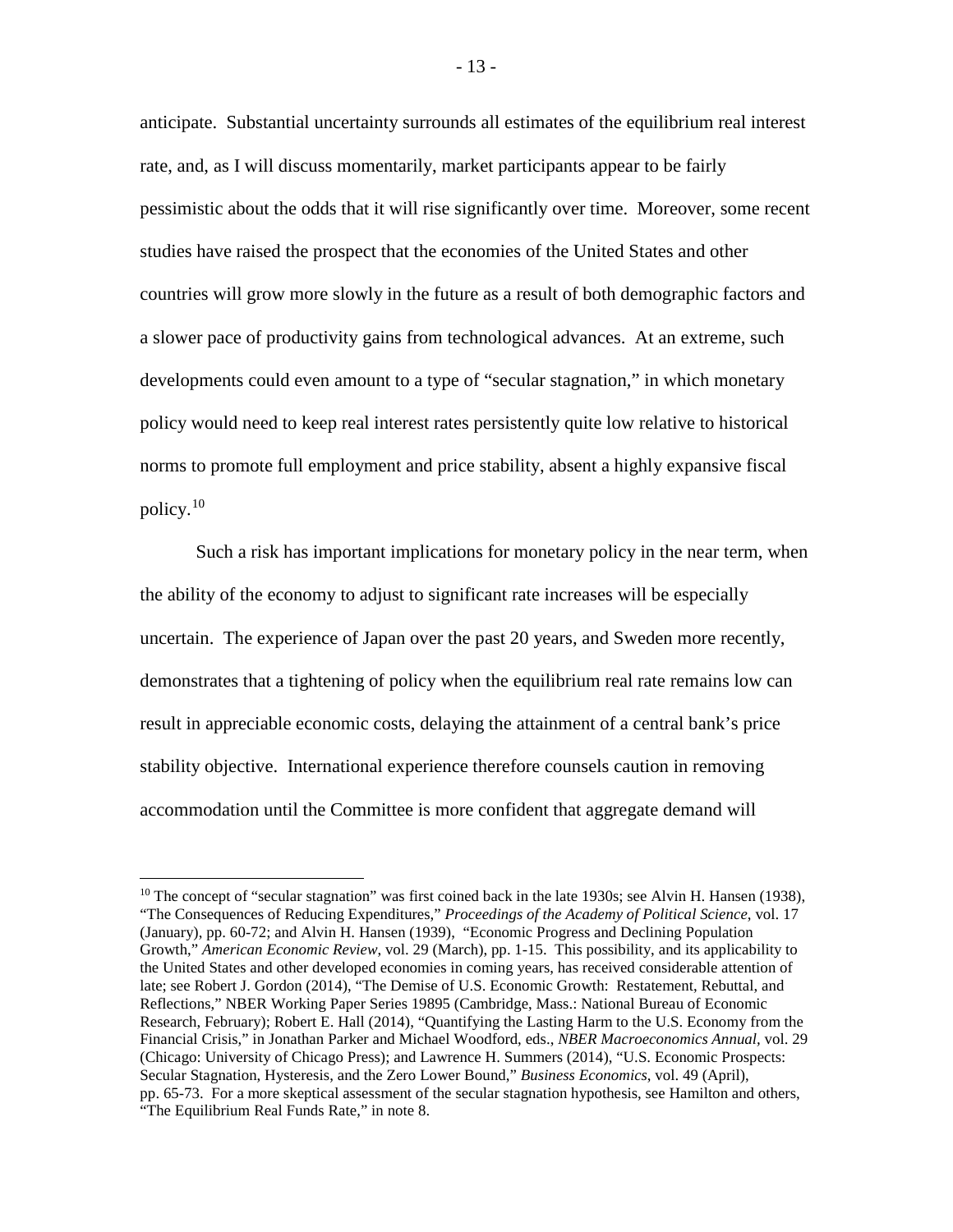continue to expand in line with its expectations--a view that is also supported by the research literature.<sup>[11](#page-14-0)</sup>

A second reason for the Committee to proceed cautiously in removing policy accommodation relates to asymmetries in the effectiveness of monetary policy in the vicinity of the zero lower bound. In the event that growth in employment and overall activity proves unexpectedly robust and inflation moves significantly above our 2 percent objective, the FOMC can and will raise interest rates as needed to rein in inflation. But if growth was to falter and inflation was to fall yet further, the effective lower bound on nominal interest rates could limit the Committee's ability to provide the needed degree of accommodation. With an already large balance sheet, for example, the FOMC might be concerned about potential costs and risks associated with further asset purchases.

Research suggests that, the higher the probability of monetary policy becoming constrained by the zero lower bound in the near future because of adverse shocks, and the more severe the attendant consequences for real activity and inflation, the more current policy should lean in accommodative direction.<sup>12</sup> In effect, such a strategy represents insurance against the zero lower bound by aiming for somewhat stronger real activity and

<span id="page-14-0"></span><sup>&</sup>lt;sup>11</sup> A number of studies have shown, using model simulations, that policymakers can improve macroeconomic performance by adjusting the stance of monetary policy more cautiously in response to changes in economic conditions when the economy's equilibrium real interest rate is uncertain. For a survey of the literature on this issue, see John B. Taylor and John C. Williams (2010), "Simple and Robust Rules for Monetary Policy," in Benjamin M. Friedman and Michael Woodford, eds., *Handbook of Monetary Economics,* vol. 3B (San Diego: Elsevier), pp. 829-59.

<span id="page-14-1"></span><sup>&</sup>lt;sup>12</sup> For example, see Klaus Adam and Roberto M. Billi (2007), "Discretionary Monetary Policy and the Zero Lower Bound on Nominal Interest Rates," *Journal of Monetary Economics*, vol. 54 (3), 728-52; Taisuke Nakata (2013), "Optimal Fiscal and Monetary Policy with Occasionally Binding Zero Bound Constraints," Finance and Economics Discussion Series 2013-40 (Washington: Board of Governors of the Federal Reserve System, April)[, www.federalreserve.gov/pubs/feds/2013/201340/201340pap.pdf;](http://www.federalreserve.gov/pubs/feds/2013/201340/201340pap.pdf) Taisuke Nakata (2013), "Uncertainty at the Zero Lower Bound," Finance and Economics Discussion Series 2013-09 (Washington: Board of Governors of the Federal Reserve System, December 2012), [www.federalreserve.gov/pubs/feds/2013/201309/201309pap.pdf;](http://www.federalreserve.gov/pubs/feds/2013/201309/201309pap.pdf) and Charles Evans, Jonas Fisher, Francois Gourio, and Spencer Krane (forthcoming), "Risk Management for Monetary Policy Near the Zero Lower Bound," Brookings Papers on Economic Activity (Washington: Brookings Institution).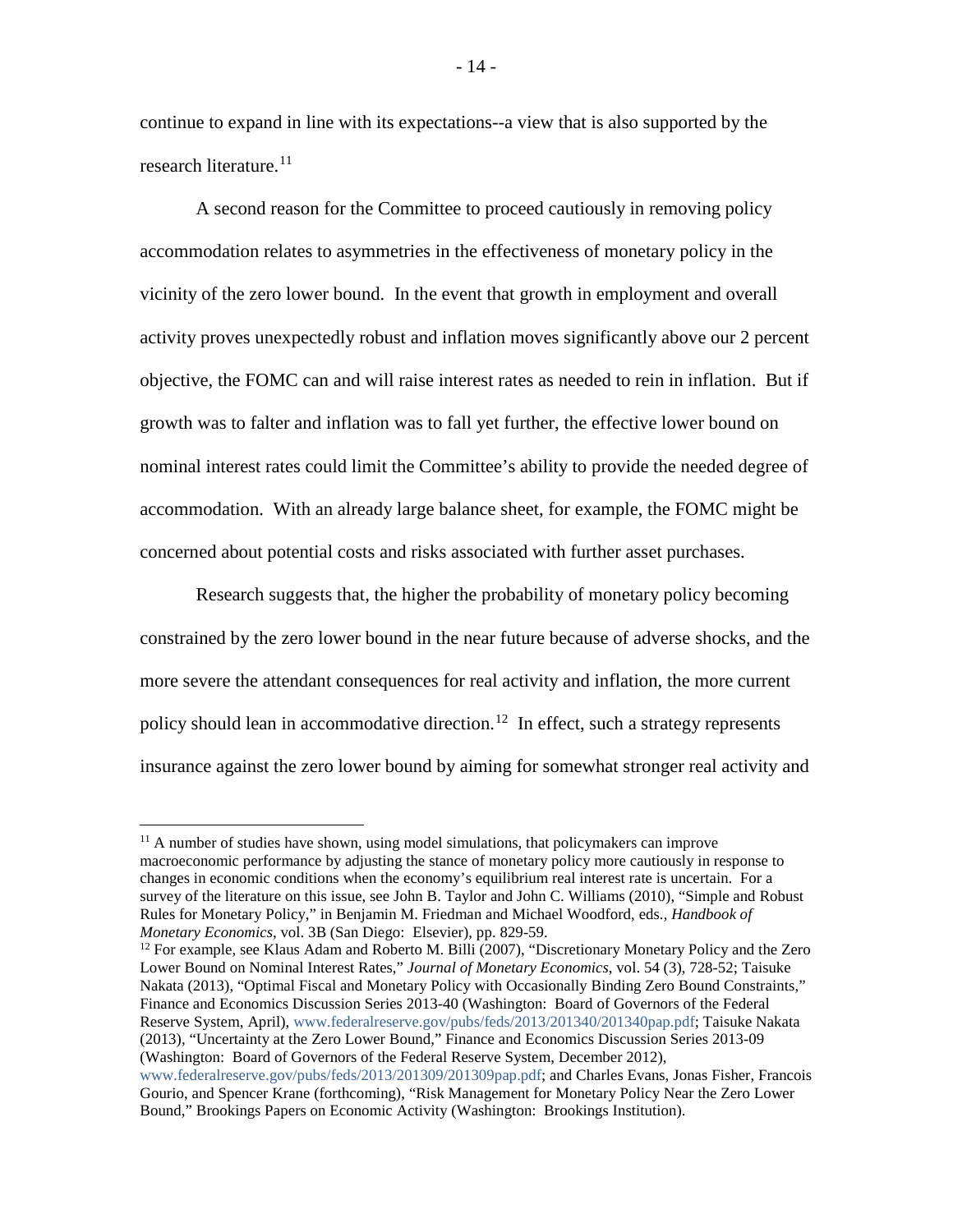a faster rise in inflation under the modal outlook. Given the modal outlook envisioned in FOMC participants' recent forecasts, with headwinds continuing to diminish, the equilibrium real rate rising, and inflation moving back up to 2 percent over the next few years, the risk that the funds rate would need to return to near zero should be declining appreciably. Consistent with this assessment, almost all FOMC participants now view the risks to the outlook for real activity as largely balanced, although some also see inflation risks as weighted to the downside.

That said, it is sobering to note that many market participants appear to assess the risks to the outlook quite differently. For example, respondents to the Survey of Primary Dealers in late January thought there was a 20 percent probability that, after liftoff, the funds rate would fall back to zero sometime at or before late  $2017$ <sup>[13](#page-15-0)</sup> In addition, both the remarkably low level of long-term government bond yields in advanced economies and the low prevailing level of inflation compensation suggest that financial market participants may hold more pessimistic views than FOMC participants concerning the risks to the global outlook. Since long-term yields reflect the market's probabilityweighted average of all possible short-term interest rate paths, along with compensating term and risk premiums, the generally low level of yields in advanced economies suggests that investors place considerable odds on adverse scenarios that would necessitate a lower and flatter trajectory of the federal funds than envisioned in participants' modal SEP projections.<sup>[14](#page-15-1)</sup>

<span id="page-15-1"></span><span id="page-15-0"></span><sup>13</sup> See Federal Reserve Bank of New York, Markets Group (2015), *Responses to Survey of Primary Dealers* (New York: FRBNY, January), [www.newyorkfed.org/markets/survey/2015/January-result.pdf.](http://www.newyorkfed.org/markets/survey/2015/January-result.pdf)  $14$  Of course, low long-term yields in the United States may not reflect investor pessimism about U.S. economic prospects but instead an expectation that weak economic performance abroad may result in persistent upward pressure on the dollar, thereby putting downward pressure on U.S. net exports, employment, inflation, and thus short-term interest rates. On a closely related issue concerning evidence that investors' perceptions of the likelihood of high inflation versus low inflation have shifted noticeably in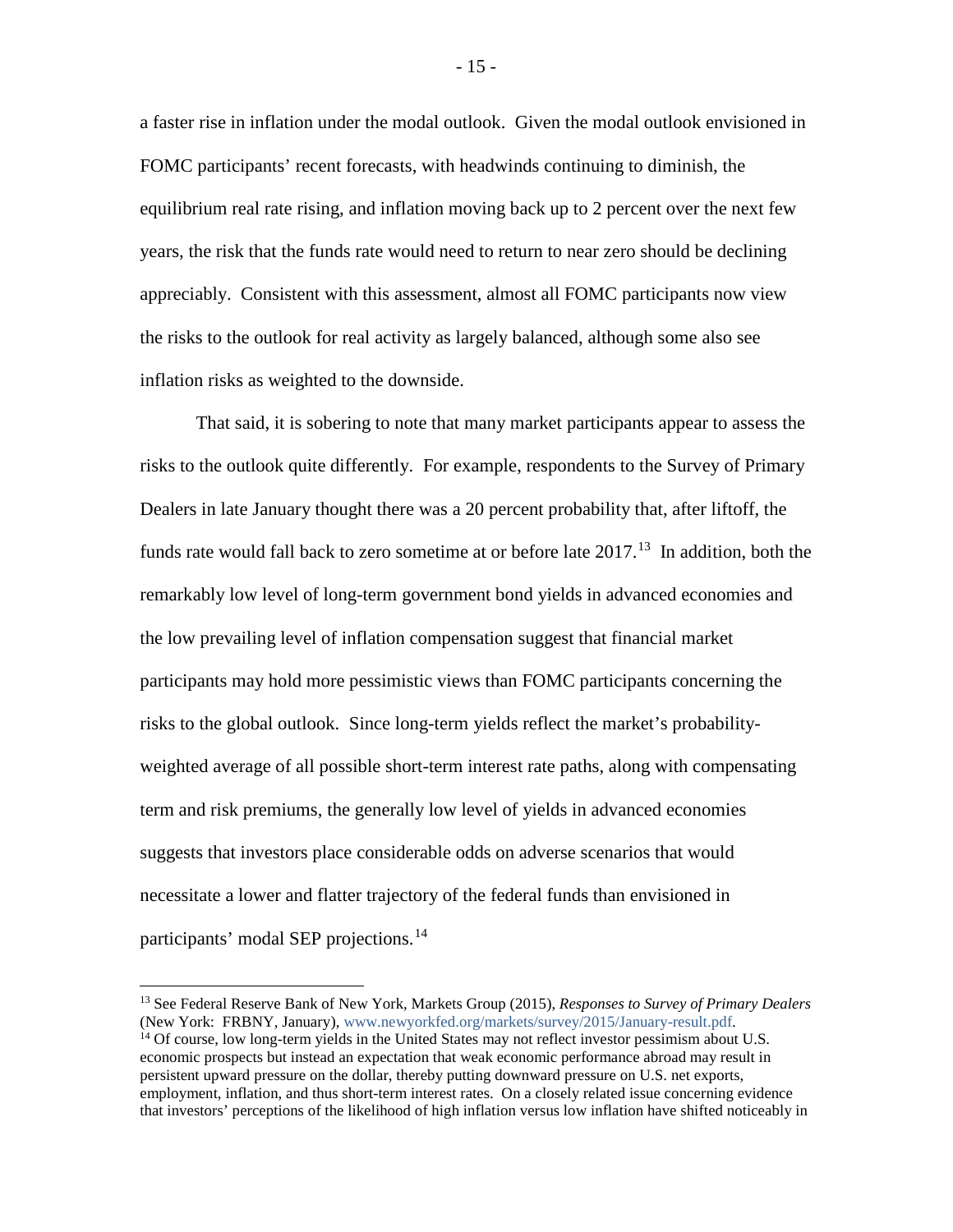A final argument for gradually adjusting policy relates to the desirability of achieving a prompt return of inflation to the FOMC's 2 percent goal, an objective that would be advanced by allowing the unemployment rate to decline for a time somewhat below estimates of its longer-run sustainable level. To a limited degree, such an outcome is envisioned in many participants' most recent SEP projections. A tight labor market may also work to reverse some of the adverse supply-side developments resulting from the financial crisis. The deep recession and slow recovery likely have held back investment in physical and human capital, restrained the rate of new business formation, prompted discouraged workers to leave the labor force, and eroded the skills of the long-term unemployed.<sup>[15](#page-16-0)</sup> Some of these effects might be reversed in a tight labor market, yielding long-term benefits associated with a more productive economy. That said, the quantitative importance of these supply-side mechanisms are difficult to establish, and the relevant research on this point is quite limited.

Of course, taking a gradualist approach is not without risks. Proceeding too slowly to tighten policy could have adverse consequences for the attainment of the Committee's inflation objective over time, especially if it were to undermine the FOMC's inflation credibility. Inflation could, for example, exhibit nonlinear dynamics in which high levels of unemployment place relatively little downward pressure on inflation, but tight labor markets generate marked upward pressure. If so, a decline in unemployment

 $\overline{a}$ 

- 16 -

recent months, see Justin Wolfers (2015), "A Prediction Market for Inflation, or Deflation," The Upshot, *New York Times,* March 6. This piece relies heavily on work by Yuriy Kitsul and Jonathan H. Wright (2013), "The Economics of Options-Implied Inflation Probability Density Functions," *Journal of Financial Economics*, vol. 110 (December), 696-711.

<span id="page-16-0"></span><sup>&</sup>lt;sup>15</sup> For a discussion of these effects, see Dave Reifschneider, William Wascher, and David Wilcox (2015), "Aggregate Supply in the United States: Recent Developments and Implications for the Conduct of Monetary Policy," *IMF Economic Review* advance online publication, March 17, doi: 10.1057/imfer.2015.1.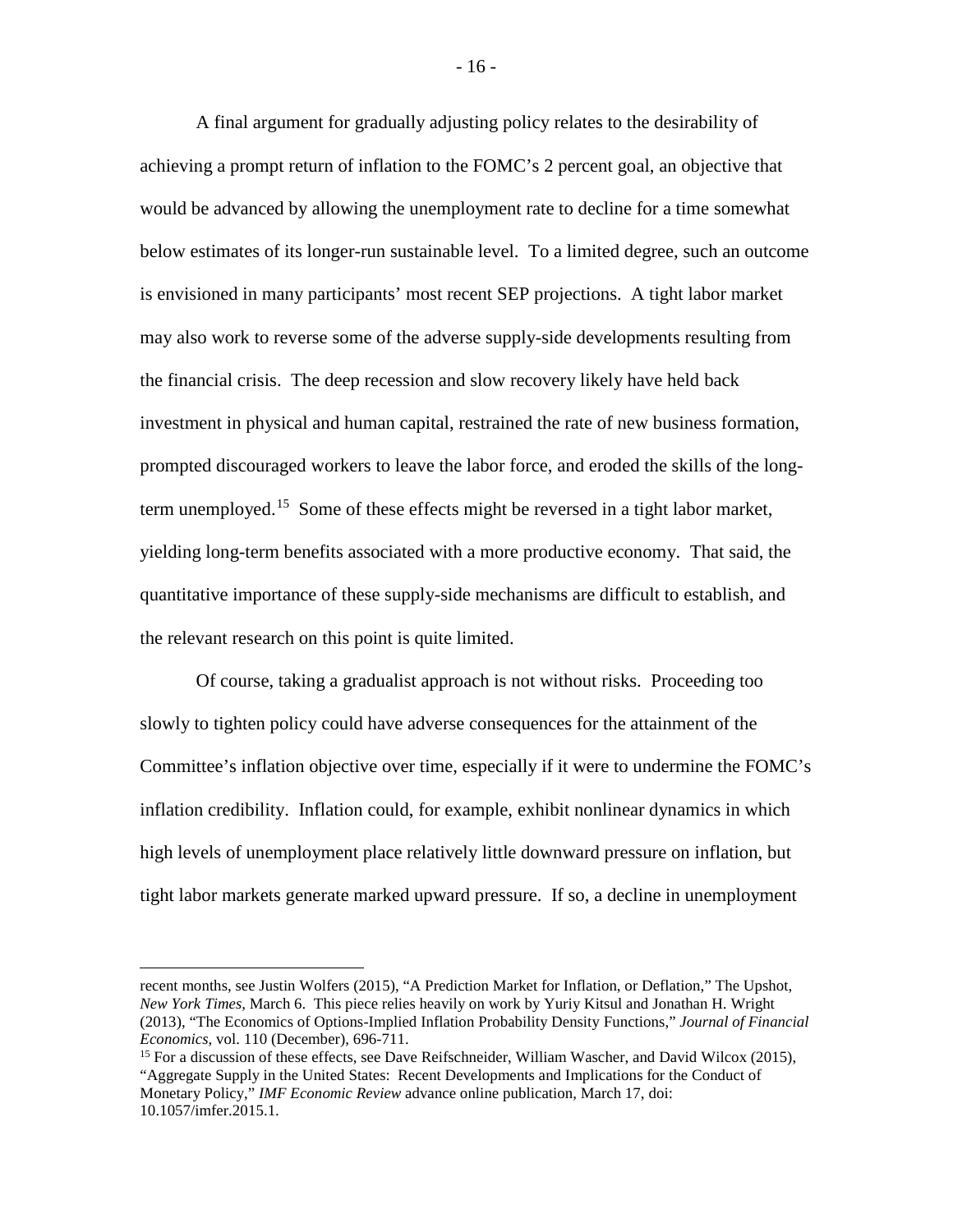below its natural rate could cause inflation to quickly rise to an undesirably high level. Rapid increases in short-term interest rates to arrest such an unwelcome development could, in turn, have adverse effects on financial markets and the broader economy.

Proceeding too cautiously could also have undesirable effects on financial stability. An environment of prolonged low short-term rates could prompt an excessive buildup in leverage or cause underwriting standards to erode as investors take on risks they cannot measure or manage appropriately in a reach for yield.<sup>[16](#page-17-0)</sup> At this point the evidence indicates that such vulnerabilities do not pose a significant threat, but the Committee is carefully monitoring developments in this area.<sup>[17](#page-17-1)</sup> Moreover, in my view, macroprudential regulatory and supervisory tools should serve as our first line of defense in addressing these risks.<sup>[18](#page-17-2)</sup>

## **Conclusion**

 $\overline{a}$ 

To conclude, let me emphasize that in determining when to initially increase its target range for the federal funds rate and how to adjust it thereafter, the Committee's decisions will be data dependent, reflecting evolving judgments concerning the implications of incoming information for the economic outlook. We cannot be certain about the underlying strength of the expansion, the maximum level of employment consistent with price stability, or the longer-run level of interest rates consistent with

- 17 -

<span id="page-17-0"></span><sup>&</sup>lt;sup>16</sup> Jeremy C. Stein (2013), "Overheating in Credit Markets: Origins, Measurement, and Policy Responses," speech delivered at "Restoring Household Financial Stability after the Great Recession: Why Household Balance Sheets Matter," a research symposium sponsored by the Federal Reserve Bank of St. Louis, St. Louis, February 7, [www.federalreserve.gov/newsevents/speech/stein20130207a.htm.](http://www.federalreserve.gov/newsevents/speech/stein20130207a.htm)

<span id="page-17-1"></span><sup>&</sup>lt;sup>17</sup> See Janet L. Yellen (2014), "Semiannual Monetary Policy Report to the Congress," testimony before the Committee on Banking, Housing, and Urban Affairs, U.S. Senate, July 15, [www.federalreserve.gov/newsevents/testimony/yellen20140715a.htm.](http://www.federalreserve.gov/newsevents/testimony/yellen20140715a.htm)

<span id="page-17-2"></span><sup>&</sup>lt;sup>18</sup> See Janet L. Yellen, (2014) "Monetary Policy and Financial Stability," speech delivered at the 2014 Michel Camdessus Central Banking Lecture, International Monetary Fund, Washington, July 2, [www.federalreserve.gov/newsevents/speech/yellen20140702a.htm.](http://www.federalreserve.gov/newsevents/speech/yellen20140702a.htm)